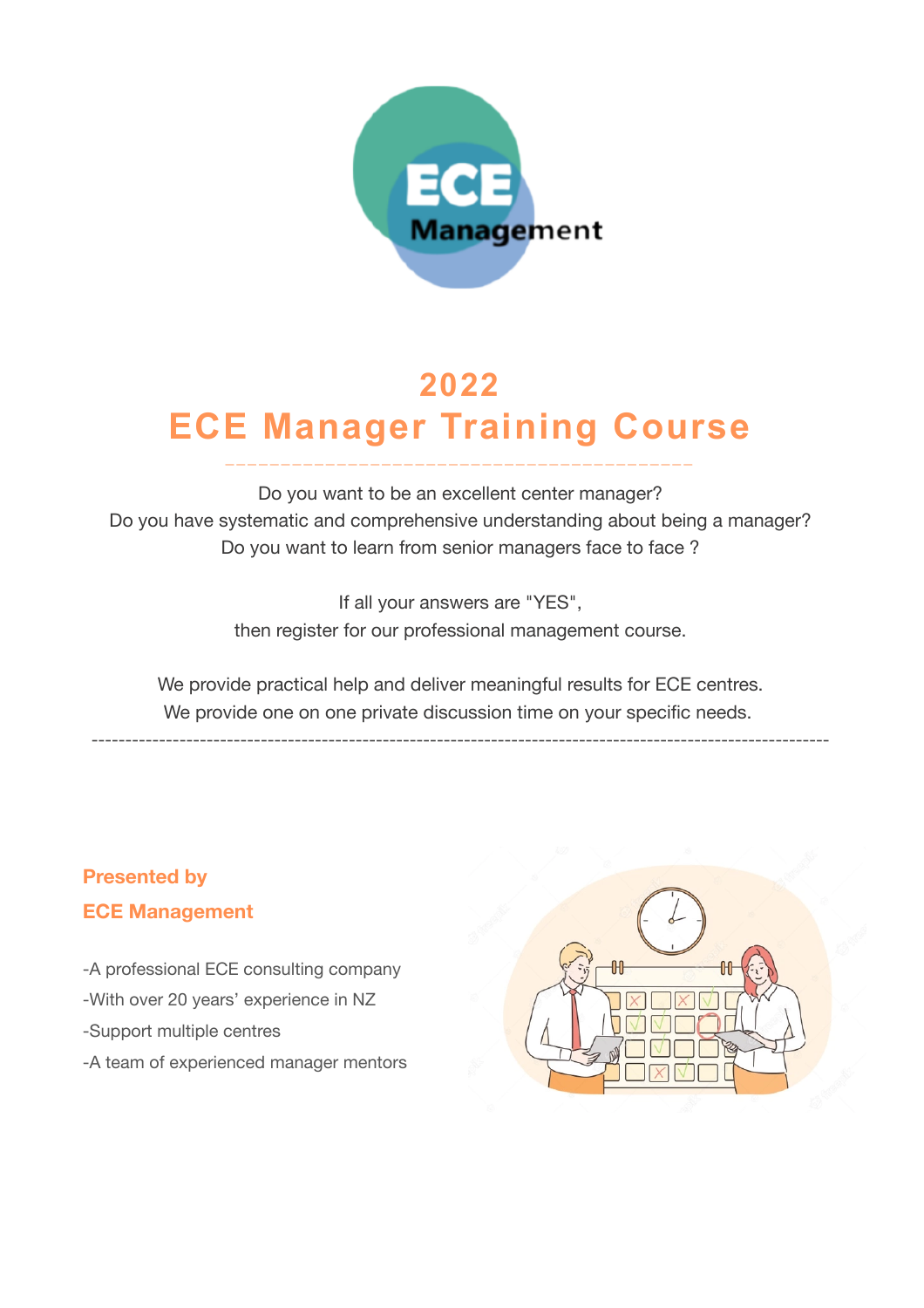

# **Course Program**

#### **Overview of some of the topics we will discuss**

#### 16-Feb Introduction

- The role of the manager
- **Leadership vs management**
- Setting up systems

#### **16-Mar Health and Safety P r emises and facilitie s**

- Compliance checks
- **Staff health and well being**
- Emergency management

# **13-Apr Governance and management**

- Strategic plan
- Annual plan
- Policy review

# **11-May Finance and marketing**

- **Fee review**
- Funding handbook
- $\cdot$  Profitability = staff roster/numbers and ratio
- Understanding the market

### **15-Jun Curriculu m**

- **Informed Planning individual/groups**
- Professional Development as aligned with strategic plan
- Local curriculum